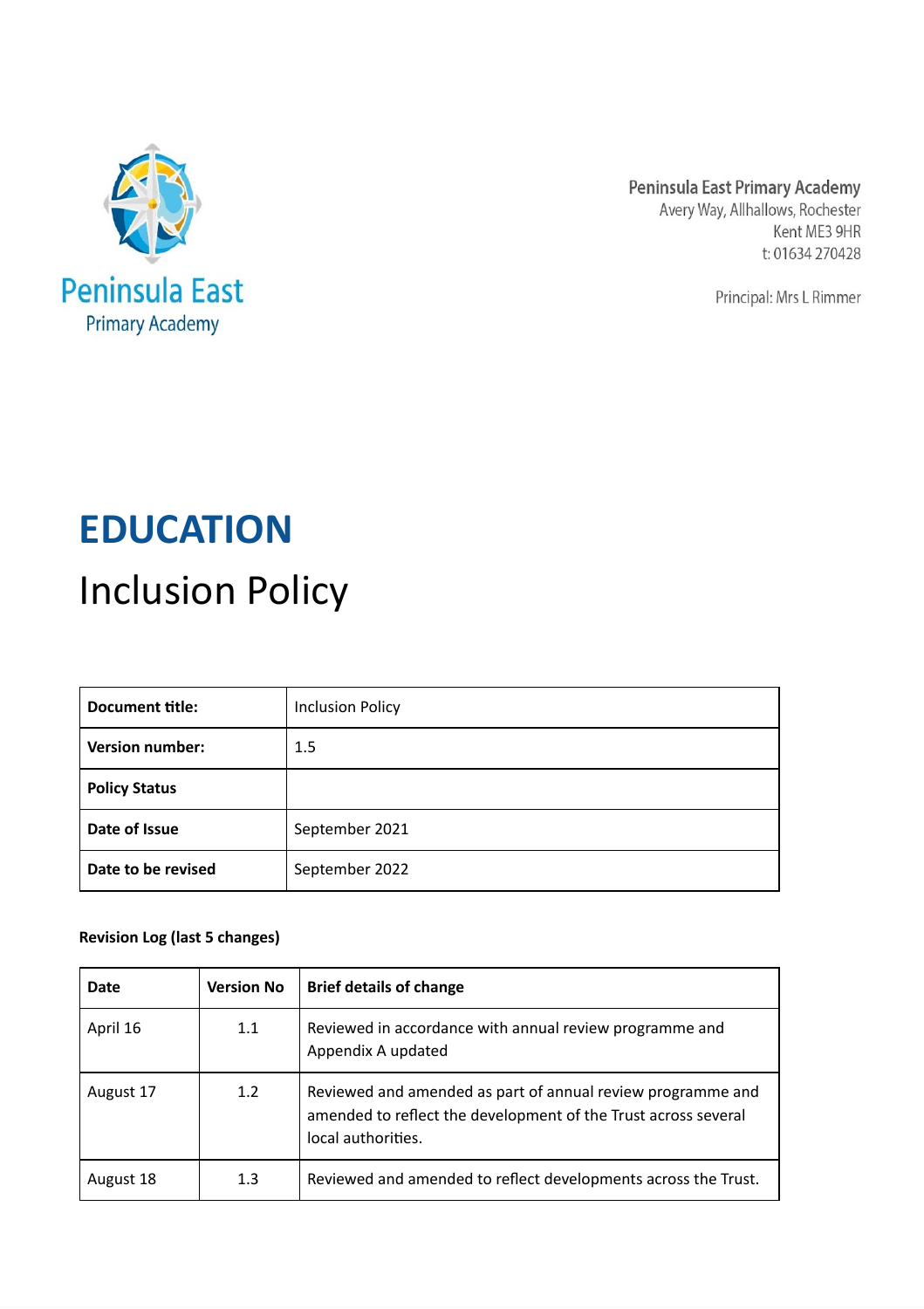| September 19      | 1.4 | Reviewed and amended to reflect further developments in the<br>scope and capacity of the Trust.         |
|-------------------|-----|---------------------------------------------------------------------------------------------------------|
| <b>July 2021</b>  | 1.5 | Reviewed and amended to ensure alignment with the IB<br>Philosophy.                                     |
| September<br>2021 | 1.6 | Reviewed in accordance with annual review programme and<br>edited to create separate Information Report |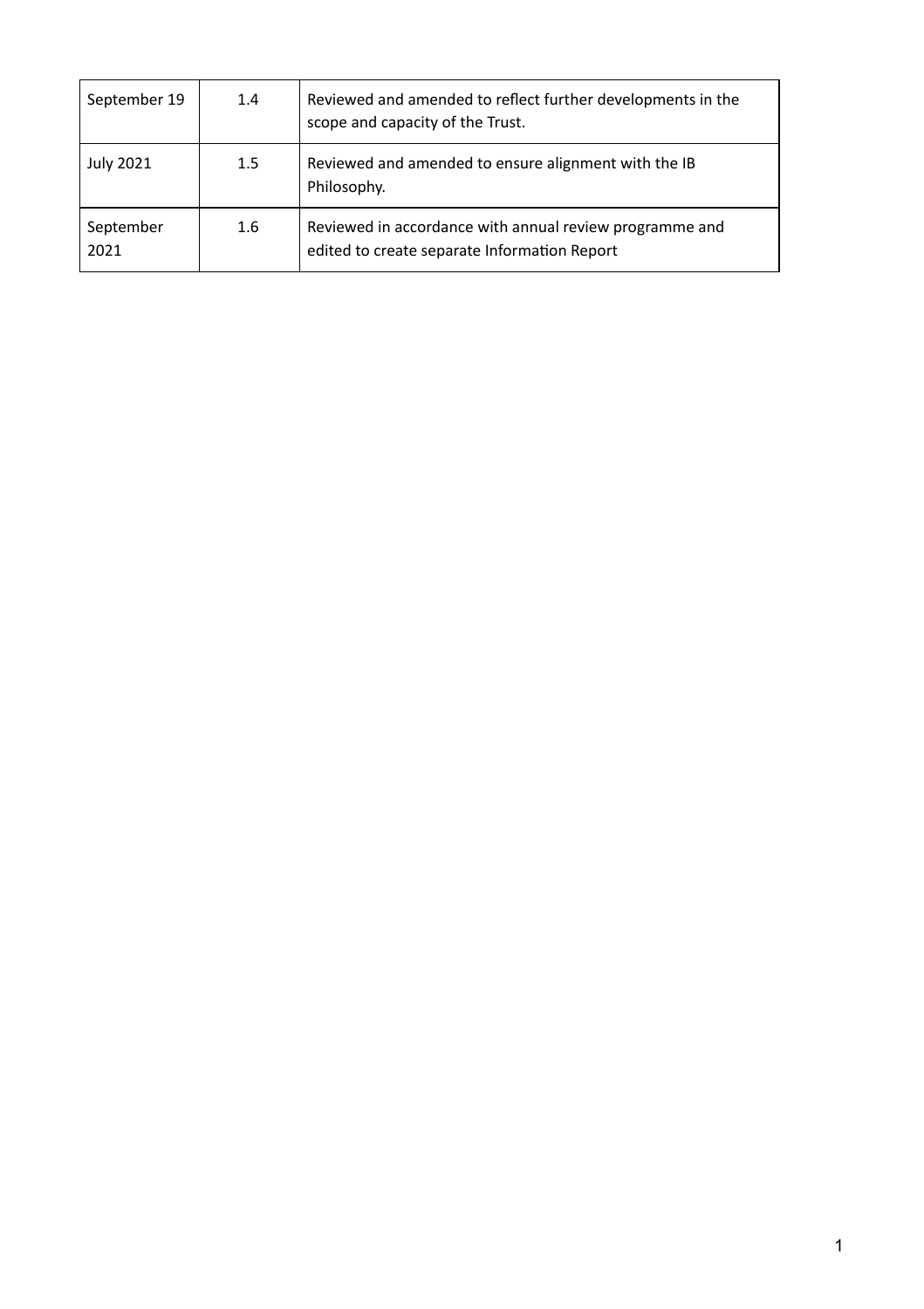At Peninsula East Primary Academy, we aim to have high expectations for all pupils despite any special educational needs or disabilities. We aim to deliver a curriculum which allows every pupil to have full access to a range of learning and educational activities which will encourage them to be active, compassionate and lifelong learners. Through transdisciplinary learning and agency the children have an opportunity to complete activities and present their work in a way that best suits their learning style. We aim to provide support for inclusion in accordance with the aims and objectives of the International Baccalaureate by investing in the belief that all children should be allowed to demonstrate their academic potential.

# **SEND Policy**

### **This policy is written in line with the requirements of:**

- Children and Families Act 2014;
- SEN Code of Practice 2014;
- SI 2014 1530 Special Educational Needs and Disability Regulations 2014;
- Part 3 Duties on Schools Special Educational Needs Co-ordinators;
- Schedule 1 regulation 51– Information to be included in the SEN information report;
- Schedule 2 regulation 53 Information to be published by a local authority in its local offer;
- Equality Act 2010;
- Schools Admissions Code, DfE 1 Feb 2012;
- SI 2012 1124 The School Information (England) (Amendment) Regulations 2012;
- SI 2013 758 The School Information (England) (Amendment) Regulations 2013.

#### **This policy should be read in conjunction with the following Trust and academy policies:**

- Behaviour/Discipline Policy;
- Equalities Policy;
- Safeguarding Policy;
- Homework Policy;
- Complaints Policy;
- Attendance Policy;
- Accessibility Plan.
- PEPE Information Report;

This policy was developed in collaboration with parents across all the Trust's Academies and members of the Trust Board. It will be reviewed annually.

#### A. **Definition of SEN**

- a. A child or young person has SEN if they have a learning difficulty or disability which calls for special educational provision to be made for them.
- b. A child of compulsory school age or a young person has a learning difficulty if they:
	- Have a significantly greater difficulty in learning than the majority of others of the same age; or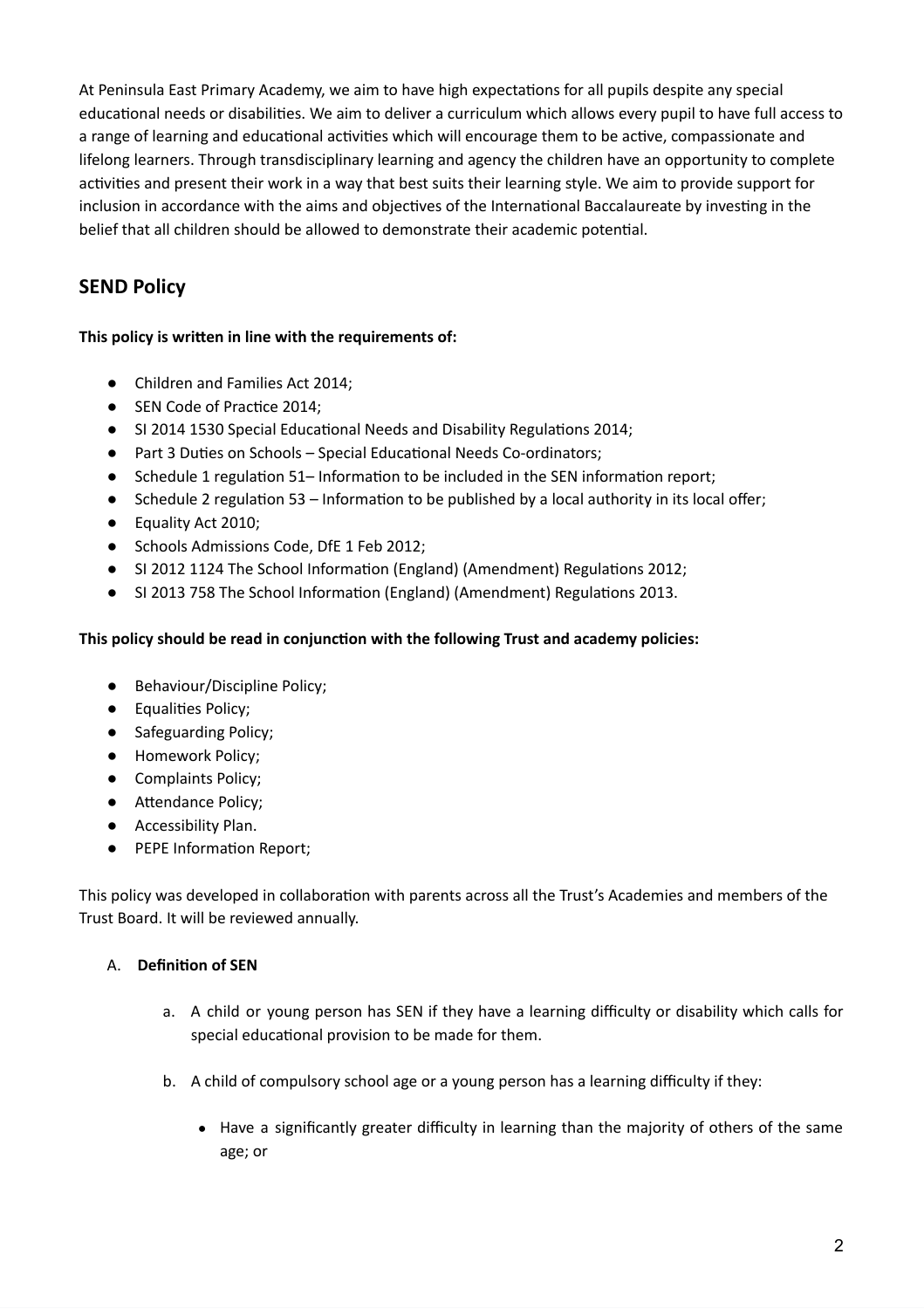● Have a disability which prevents or hinders them from making use of facilities of a kind generally provided for others of the same age in mainstream schools or mainstream post-16 institutions. *SEN Code of Practice (2014, p 4).*

#### B. **Definition of Disability**

Many children and young people who have SEN may also have a disability under the Equality Act 2010 – that is '…a physical or mental impairment which has a long-term and substantial adverse effect on their ability to carry out normal day-to-day activities'. This definition provides a relatively low threshold and includes more children than many realise: 'long-term' is defined as 'a year or more' and 'substantial' is defined as 'more than minor or trivial'. This definition includes sensory impairments such as those affecting sight or hearing, and long-term health conditions such as asthma, diabetes, epilepsy and cancer. Children and young people with such conditions do not necessarily have SEN, but there is a significant overlap between disabled children and young people and those with SEN. Where a disabled child or young person requires special educational provision they will also be covered by the SEN definition. *SEN Code of Practice (2014, p5)*

#### **1. The kinds of special educational need for which provision is made at the Academy**

- 1.1 Within the Leigh Academies Trust (LAT), we can make provision for every kind of frequently-occurring SEN without an education and health-care plan (EHCP) health-care plan (HCP)/ - for instance, dyslexia, dyspraxia, speech and language needs, autism, Asperger's Syndrome, learning difficulties, behavioural difficulties, visual impairment and hearing impairment. There are other kinds of special educational need, which do not occur as frequently and with which academies are less familiar, but we can access training and advice so that these kinds of needs can be met.
- 1.2 The academies also currently meet the needs of pupils with an EHCP with the following kinds of special educational need: speech, language and communication ceeds, cognition and learning, emotional, social and mental health difficulties and sensory and medical needs. Decisions on the admission of pupils with EHCP are made by the local authority.
- 1.3 The admission arrangements for pupils without HCP do not discriminate against or disadvantage disabled children or those with SEN.

#### **2. Information about the policy for identification and assessment of pupils with SEN**

- 2.1 Within the Trust, academies monitor the academic progress of all pupils several times a year. Academies also use a range of assessments with all the pupils at various points. (See individual Academy appendices for more detailed information.) The Trust regularly compares the performance of SEND students between academies, providing necessary support and resources to drive improvement were appropriate.
- 2.2 Where progress is not sufficient, even if SEN has not been identified, we put in place extra support to enable the pupil to catch up. Examples of extra support can be found with each Academy's SEND policies.
- 2.3 Some pupils may continue to make inadequate progress, despite high-quality teaching targeted at their areas of weakness. For these pupils, and in consultation with parents, an academy will use a range of assessment tools to determine the cause of the learning difficulty. Within the Trust, academies are experienced in using a range of assessment tools. (See individual Academy appendices for more detailed information regarding these assessments.)
- 2.4 Academies also have access to external advisors, who are able to use more detailed assessment tools: LAT-employed educational psychologists and Directors of Improvement, and the specialist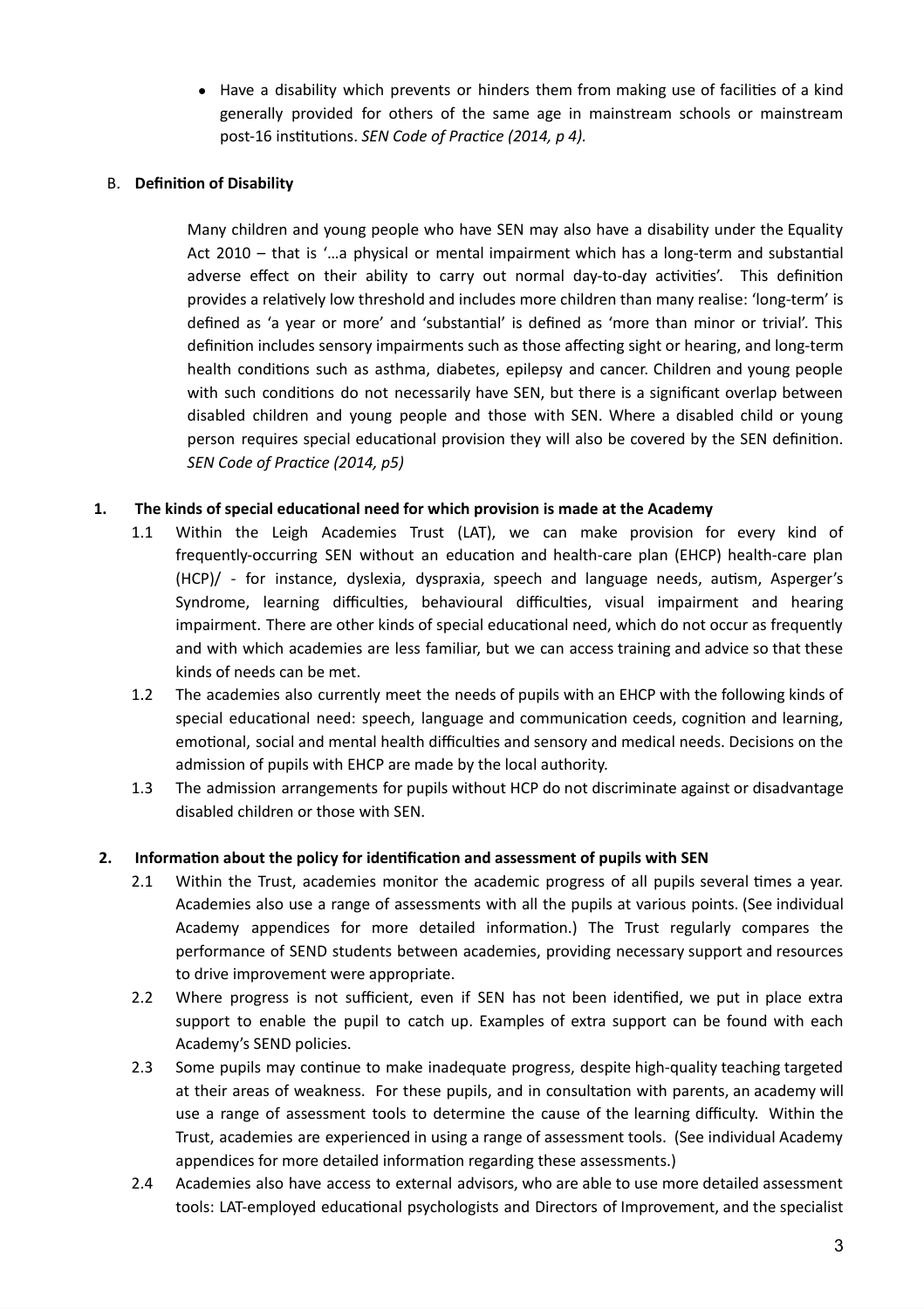teaching service via the local authority forums. Academies are also encouraged to access significant expertise available with other academies within the Trust to help them better meet the needs of pupils, and this is achieved through cluster TLC meeting

- 2.5 The purpose of more detailed assessment is to understand what additional resources and different approaches are required to enable the pupil to make better progress. These will be shared with parents, included in a SEN support plan and reviewed regularly and refined / revised if necessary. At this point, the academy will have identified that the pupil has a SEN because special educational provision is being provided for the pupil which is additional and different to what is normally available.
- 2.6 If the pupil is able to make good progress using this additional and different resource (but would not be able to maintain this good progress without it), the academy will continue to identify the pupil as having a SEN. If the pupil is able to maintain good progress without the additional and different resources, they will not be identified with SEN. When any identification of SEN is changed, parents will be notified.
- 2.7 An academy will ensure that all teachers and support staff who work with the pupil are aware of their needs the support to be provided and the teaching approaches to be used.
- **3. Information on the expertise and training of staff in relation to children and young people with SEN and how specialist expertise will be secured**
- 3.1 All teachers and teaching assistants have had awareness training across all areas of SEND. Please refer to individual Academy appendices for more detailed information regarding this training.
- 3.2 Where a training need is identified beyond this, we will secure a provider who is able to deliver it. Training providers we can approach include Milestone Academy and specialist provisions within their academies, educational psychologists, speech and language therapists, occupational therapists, physiotherapists, dyslexia specialists, etc. The cost of training is covered by the notional SEN funding.

# **Appendix A:**

# **SENCO Contacts**

| <b>Cherry Orchard Primary Academy</b> | Julie Forsythe                    |
|---------------------------------------|-----------------------------------|
| Dartford Primary Academy              | <b>Charlotte Casey</b>            |
| Eastcote Primary Academy              | <b>Shannon Hicks</b>              |
| Hartley Primary Academy               | Vicki Adams                       |
| Langley Park Primary Academy          | Tonianne Wrightson                |
| Molehill Primary Academy              | Janine Jones                      |
| Oaks Primary Academy                  | Louise Milligan                   |
| Tree Tops Primary Academy             | Nicola Bryant & Catherine Wickham |
| The Halley Academy                    | Vickie Williamson                 |
| Longfield Academy                     | Deborah Jobson                    |